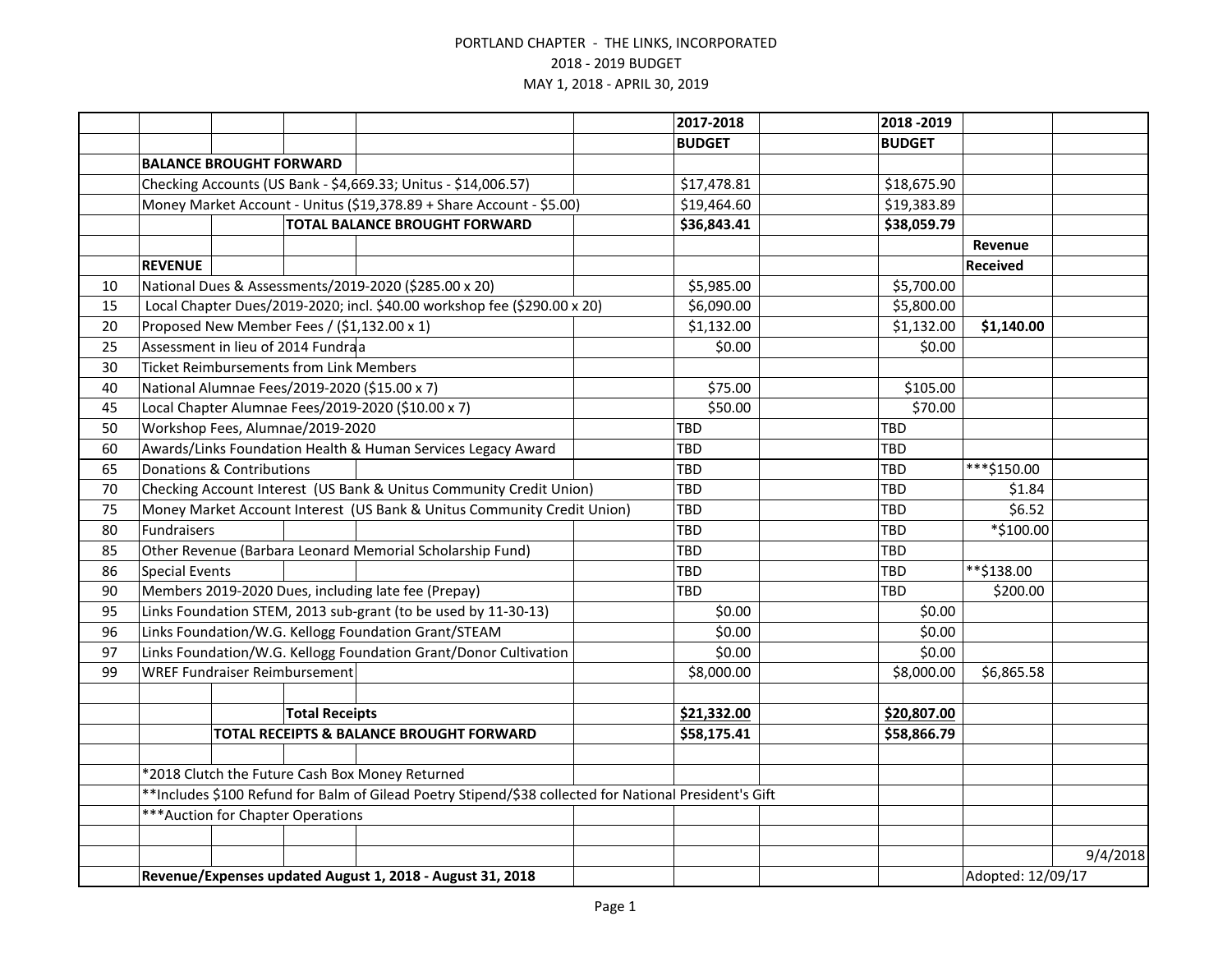|     | <b>EXPENSES</b>                                |  |                                            |                                                         | 2017-2018   | 2018-2019   |                  |                |
|-----|------------------------------------------------|--|--------------------------------------------|---------------------------------------------------------|-------------|-------------|------------------|----------------|
| 100 | <b>Dues &amp; Assessments</b>                  |  |                                            |                                                         |             |             | <b>Spent YTD</b> | <b>Balance</b> |
| 110 |                                                |  |                                            | National Dues & Assessments/2019-2020 (\$195.00 x 20)   | \$4,095.00  | \$3,900.00  |                  |                |
| 120 |                                                |  |                                            | National Grant-in-Aid/2019-2020 (\$45.00 x 20)          | \$945.00    | \$900.00    |                  |                |
| 130 |                                                |  |                                            | Links Foundation Dues/2019-2020 (\$40.00 x 20)          | \$840.00    | \$800.00    |                  |                |
| 140 |                                                |  |                                            | New Member Fees/National, 2019 (\$742.00 x 1)           | \$742.00    | \$742.00    |                  |                |
| 150 |                                                |  |                                            | Western Area Conference or National Assembly, Delegate  | \$1,400.00  | \$1,400.00  |                  |                |
| 160 |                                                |  |                                            | Western Area Conference or National Assembly, Alternate | \$1,000.00  | \$1,000.00  |                  |                |
| 165 |                                                |  |                                            | Western Area Leadership Summit Representative           | \$0.00      | \$500.00    |                  |                |
| 170 | <b>National Bonding Insurance</b>              |  |                                            |                                                         | \$660.00    | \$660.00    | \$450.00         | \$210.00       |
| 175 |                                                |  |                                            | National Liability Insurance/2019-2020 (\$5.00 x 20)    | \$105.00    | \$100.00    |                  |                |
| 180 |                                                |  |                                            | National Alumnae Fees/2019-2020 (\$15.00 x 7)           | \$70.00     | \$105.00    |                  |                |
| 185 | National / Area Publications                   |  |                                            |                                                         | \$200.00    | \$200.00    |                  |                |
|     |                                                |  |                                            | <b>Total Dues &amp; Assessments</b>                     | \$10,062.00 | \$10,307.00 |                  |                |
|     |                                                |  |                                            |                                                         |             |             |                  |                |
| 200 |                                                |  |                                            | Programs (Includes Postage, Copies, Printing)           |             |             |                  |                |
| 210 | <b>The Arts</b>                                |  |                                            |                                                         | \$1,200.00  | \$1,650.00  |                  |                |
| 220 | Services to Youth                              |  |                                            |                                                         | \$3,500.00  | \$3,000.00  |                  |                |
| 225 | Save for Future Use                            |  |                                            |                                                         |             |             |                  |                |
| 230 | <b>National Trends &amp; Services</b>          |  |                                            |                                                         | \$400.00    | \$700.00    |                  |                |
| 235 | <b>Health &amp; Human Services</b>             |  |                                            |                                                         | \$500.00    | \$600.00    | \$175.00         | \$425.00       |
| 240 | <b>International Trends &amp; Services</b>     |  |                                            |                                                         | \$400.00    | \$800.00    |                  |                |
| 245 |                                                |  |                                            | Health & Human Services (Balance \$300, NOBEL)          |             |             |                  |                |
| 250 |                                                |  | STY/STEM, 2013/Links Foundation/Restricted |                                                         |             |             |                  |                |
| 260 | Annual Program Facet Report                    |  |                                            |                                                         | \$25.00     | \$25.00     |                  |                |
|     | <b>Total Programs &amp; Projects</b>           |  |                                            |                                                         | \$6,025.00  | \$6,775.00  |                  |                |
|     |                                                |  |                                            |                                                         |             |             |                  |                |
| 300 | <b>Charitable Contributions</b>                |  |                                            |                                                         |             |             |                  |                |
| 310 | Community Solicitations, Ads, Activities, etc. |  |                                            |                                                         | \$400.00    | \$400.00    |                  |                |
| 320 | <b>Other Charitable Contributions</b>          |  |                                            |                                                         | \$0.00      | \$0.00      |                  |                |
|     |                                                |  |                                            | <b>Total Charitable Contributions</b>                   | \$400.00    | \$400.00    |                  |                |
|     |                                                |  |                                            |                                                         |             |             |                  |                |
| 500 | <b>Organizational Memberships</b>              |  |                                            |                                                         |             |             |                  |                |
| 510 | <b>Local Organizational Memberships</b>        |  |                                            |                                                         | \$150.00    | \$150.00    |                  |                |
|     | <b>Total Organizational Memberships</b>        |  |                                            |                                                         | \$150.00    | \$150.00    |                  |                |
|     |                                                |  |                                            |                                                         |             |             |                  |                |
|     |                                                |  |                                            |                                                         |             |             |                  | 9/4/2018       |
|     |                                                |  |                                            |                                                         |             |             |                  |                |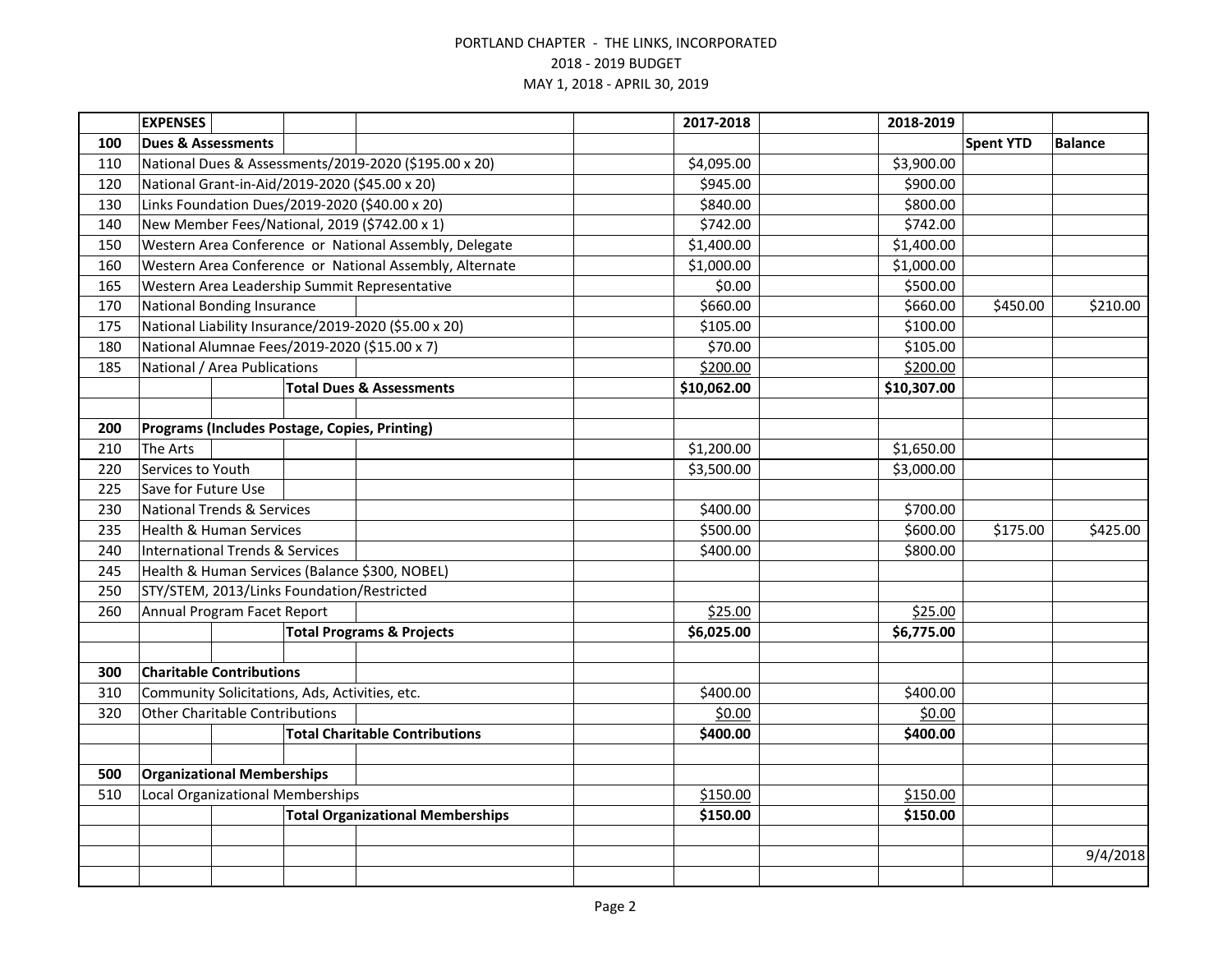|     | <b>EXPENSES</b>                    |  |  |                                                                   |  | 2017-2018  | 2018-2019  |                  |                |
|-----|------------------------------------|--|--|-------------------------------------------------------------------|--|------------|------------|------------------|----------------|
| 600 |                                    |  |  | Chapter Officers' Expenses (Includes Postage, Copies, Printing)   |  |            |            | <b>Spent YTD</b> | <b>Balance</b> |
| 610 | President                          |  |  |                                                                   |  | \$150.00   | \$150.00   |                  |                |
| 620 | <b>Vice President</b>              |  |  |                                                                   |  | \$50.00    | \$50.00    |                  |                |
| 630 | <b>Recording Secretary</b>         |  |  |                                                                   |  | \$150.00   | \$150.00   |                  |                |
| 640 | <b>Corresponding Secretary</b>     |  |  |                                                                   |  | \$25.00    | \$25.00    |                  |                |
| 650 | <b>Financial Secretary</b>         |  |  |                                                                   |  | \$100.00   | \$100.00   |                  |                |
| 660 | Treasurer                          |  |  |                                                                   |  | \$125.00   | \$125.00   |                  |                |
| 670 | Historian / Archivist              |  |  |                                                                   |  | \$400.00   | \$700.00   |                  |                |
| 680 | Journalist / Publicity Officer     |  |  |                                                                   |  | \$200.00   | \$200.00   | \$50.48          | \$149.52       |
| 690 | Protocol Officer                   |  |  |                                                                   |  | \$200.00   | \$200.00   |                  |                |
| 695 | Parliamentarian                    |  |  |                                                                   |  | \$25.00    | \$25.00    |                  |                |
|     |                                    |  |  | <b>Total Chapter Officers' Expenses</b>                           |  | \$1,425.00 | \$1,725.00 |                  |                |
|     |                                    |  |  |                                                                   |  |            |            |                  |                |
| 700 |                                    |  |  | Chapter Committees' Expenses (Includes Postage, Copies, Printing) |  |            |            |                  |                |
| 710 | Courtesy                           |  |  |                                                                   |  | \$400.00   | \$400.00   |                  |                |
| 720 | Membership                         |  |  |                                                                   |  | \$400.00   | \$800.00   |                  |                |
| 725 | New Member Orientation / Induction |  |  |                                                                   |  | \$500.00   | \$500.00   |                  |                |
| 730 | Yearbook                           |  |  |                                                                   |  | \$100.00   | \$100.00   |                  |                |
| 735 | <b>Committee Procedures Manual</b> |  |  |                                                                   |  | \$25.00    | \$25.00    |                  |                |
| 740 | Scholarship                        |  |  |                                                                   |  | \$400.00   | \$400.00   | \$582.00         |                |
| 750 | Founder's Day Observation          |  |  |                                                                   |  | \$75.00    | \$75.00    |                  |                |
| 760 | Social                             |  |  |                                                                   |  | \$200.00   | \$325.00   |                  |                |
| 770 | <b>Bylaws</b>                      |  |  |                                                                   |  | \$50.00    | \$50.00    |                  |                |
| 775 | Audit                              |  |  |                                                                   |  | \$100.00   | \$50.00    |                  |                |
| 780 | Fund Development / Grants          |  |  |                                                                   |  | \$500.00   | \$500.00   |                  |                |
| 790 | Technology, Chapter                |  |  |                                                                   |  | \$200.00   | \$270.00   | \$215.46         | \$54.54        |
| 795 | Ethics                             |  |  |                                                                   |  | \$25.00    | \$25.00    |                  |                |
| 796 | <b>Strategic Planning</b>          |  |  |                                                                   |  | \$50.00    | \$50.00    |                  |                |
|     |                                    |  |  | <b>Total Chapter Committees' Expenses</b>                         |  | \$3,025.00 | \$3,570.00 |                  |                |
|     |                                    |  |  |                                                                   |  |            |            |                  |                |
|     |                                    |  |  |                                                                   |  |            |            |                  |                |
|     |                                    |  |  |                                                                   |  |            |            |                  |                |
|     |                                    |  |  |                                                                   |  |            |            |                  |                |
|     |                                    |  |  |                                                                   |  |            |            |                  |                |
|     |                                    |  |  |                                                                   |  |            |            |                  |                |
|     |                                    |  |  |                                                                   |  |            |            |                  | 9/4/2018       |
|     |                                    |  |  |                                                                   |  |            |            |                  |                |